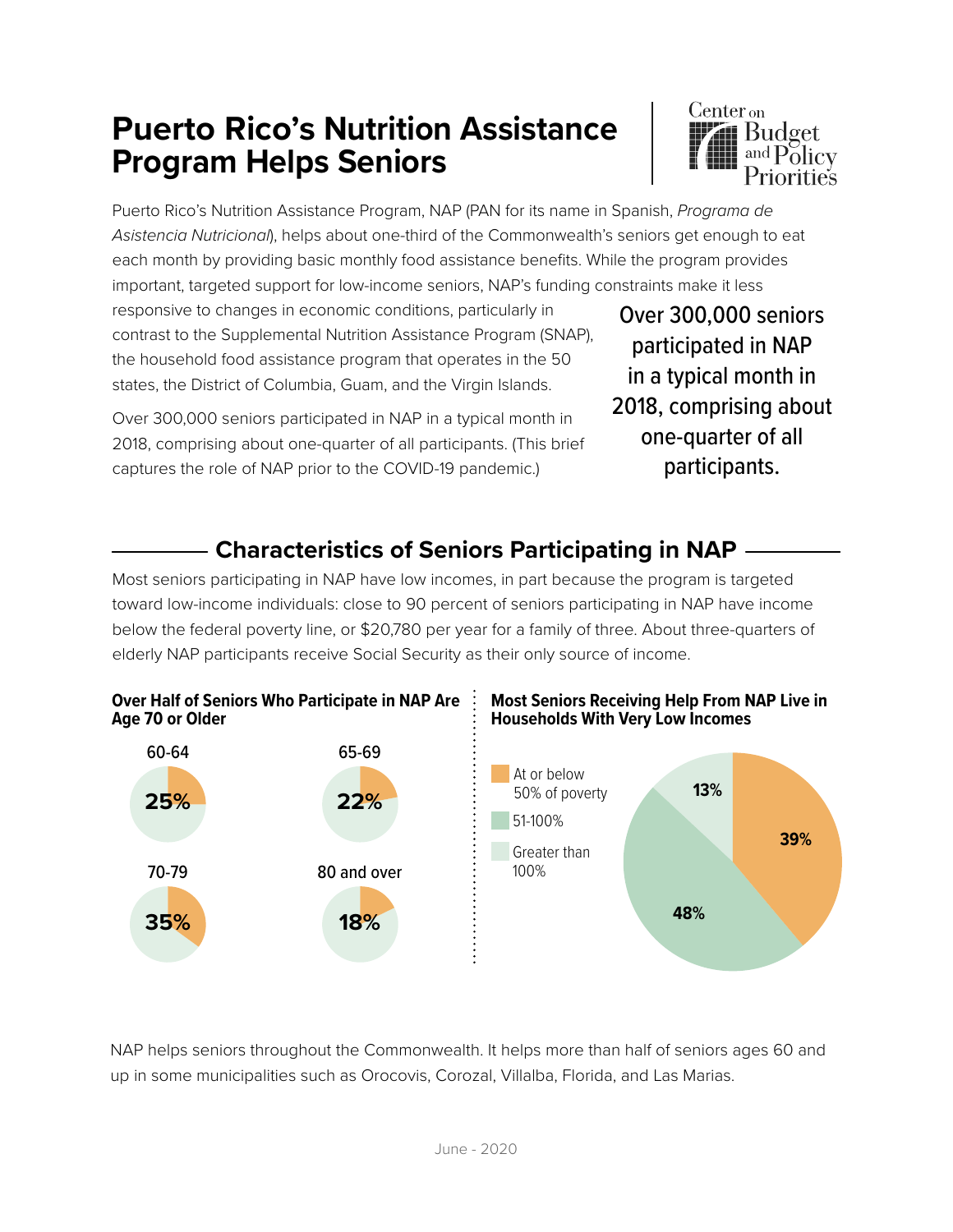

The elderly population in Puerto Rico is growing, due to declining birth rates, out-migration of younger people, and the aging of the population. The number of elderly NAP participants has grown in turn, and as a result the share of NAP participants who are elderly rose from about 19 percent in 2012 to 24 percent in 2018.



#### **Elderly Population and Number of Elderly NAP Participants Growing at Similar Rates**

## **Special Features of NAP for Seniors**

NAP has several features that target benefits toward seniors. Seniors can generally apply as a separate household from other individuals they are living with, which can enable them to qualify for higher benefits.

When calculating net income, which is used to determine eligibility for NAP and calculate benefit levels, some income such as Social Security income can often be excluded. (For example, for seniors living alone or with other seniors for whom Social Security benefits are their only source of income, only half of this income is counted for purposes of determining eligibility and calculating net income.) This may help some seniors qualify for NAP or qualify for higher benefits. Seniors also receive a small benefit enhancement beyond the base

#### **Special features for seniors:**

Rules favorable for benefit calculation and eligibility determination

Benefit enhancement

benefit amount, giving them more money to buy groceries.1 In April 2019, households with elderly individuals received monthly benefits of about \$188 per month, or about \$140 per person.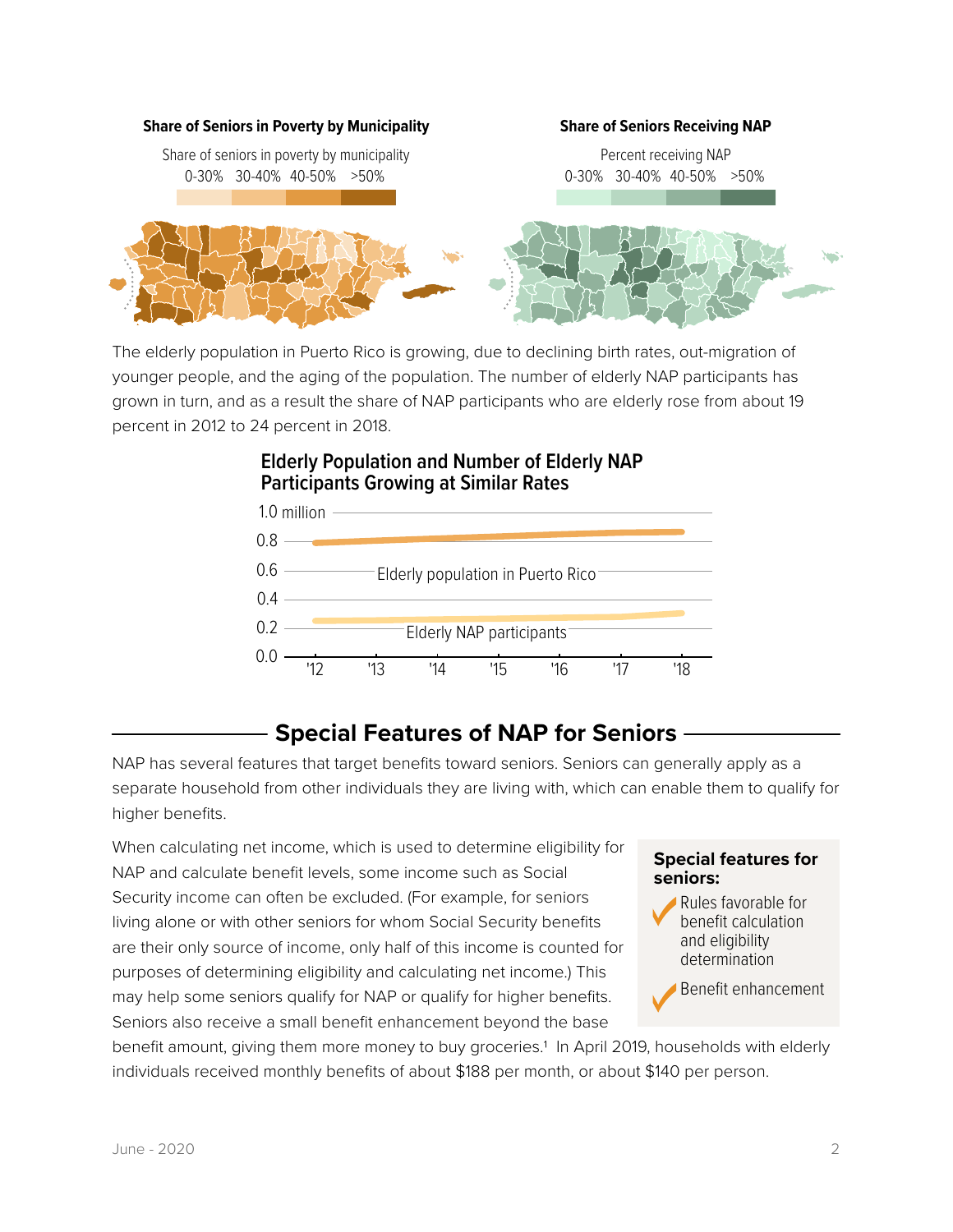(Participants will receive somewhat higher benefits from July 2019-July 2020 due to temporary federal disaster and emergency relief.2)

### **Seniors in Puerto Rico Can Access Some, But Not All, Federal Benefits**

NAP is important for Puerto Rico's seniors given high poverty levels in the Commonwealth: about 38.5 percent of all seniors in Puerto Rico ages 60 and up had income below the poverty line in 2018.3 Puerto Rico has never recovered from a recession that began in 2006, and events including two devastating hurricanes, delays in rebuilding aid, and population decline have aggravated those challenges.4

The senior poverty rate would have been much higher without another key program, Social Security. Social Security income lifted 194,000 seniors ages 65 and up in Puerto Rico out of poverty in 2016-2018, reducing the elderly poverty rate significantly.<sup>5</sup> Other federal programs, such as nutrition programs for seniors, are also available to help low-income older adults in Puerto Rico.

Close to two-fifths of all seniors ages 60 and up had income below the poverty line in 2018

While many seniors in Puerto Rico use Social Security to help meet their basic needs, they can't access the federal Supplemental Security Income (SSI) program, which provides benefits to people who are disabled or elderly ages 65 and older with low income and assets in the states and some territories. Instead, Puerto Rico has a capped grant called Aid for the Aged, Blind, and Disabled. The limited funding for this program results in much lower eligibility levels and benefits for low-income seniors and people with disabilities in Puerto Rico than SSI, resulting in very few seniors receiving benefits that are much lower than they would receive if SSI were available.<sup>6</sup>

In addition, low-income seniors in Puerto Rico with health coverage through Medicaid may have more limited health coverage than they would in the states, due to Medicaid's funding restrictions in Puerto Rico that have severely limited coverage, benefits, and services.<sup>7</sup> Some low-income seniors in Puerto Rico also receive less assistance with Medicare premiums and prescription drug costs than they would in the states.8

### **NAP's Funding Structure Limits Its Effectiveness -**

While these features of NAP help seniors better afford an adequate diet, the program, which is constrained by funding limitations, could be strengthened.

NAP is a block grant with capped funding, which has been flat in recent decades apart from temporary increases authorized by federal policymakers following the Great Recession of 2007-2009 and Hurricanes Irma and Maria. (Puerto Rico also has recently received funding to help the Commonwealth pay for increased NAP costs due to the COVID-19 health and economic crises.)